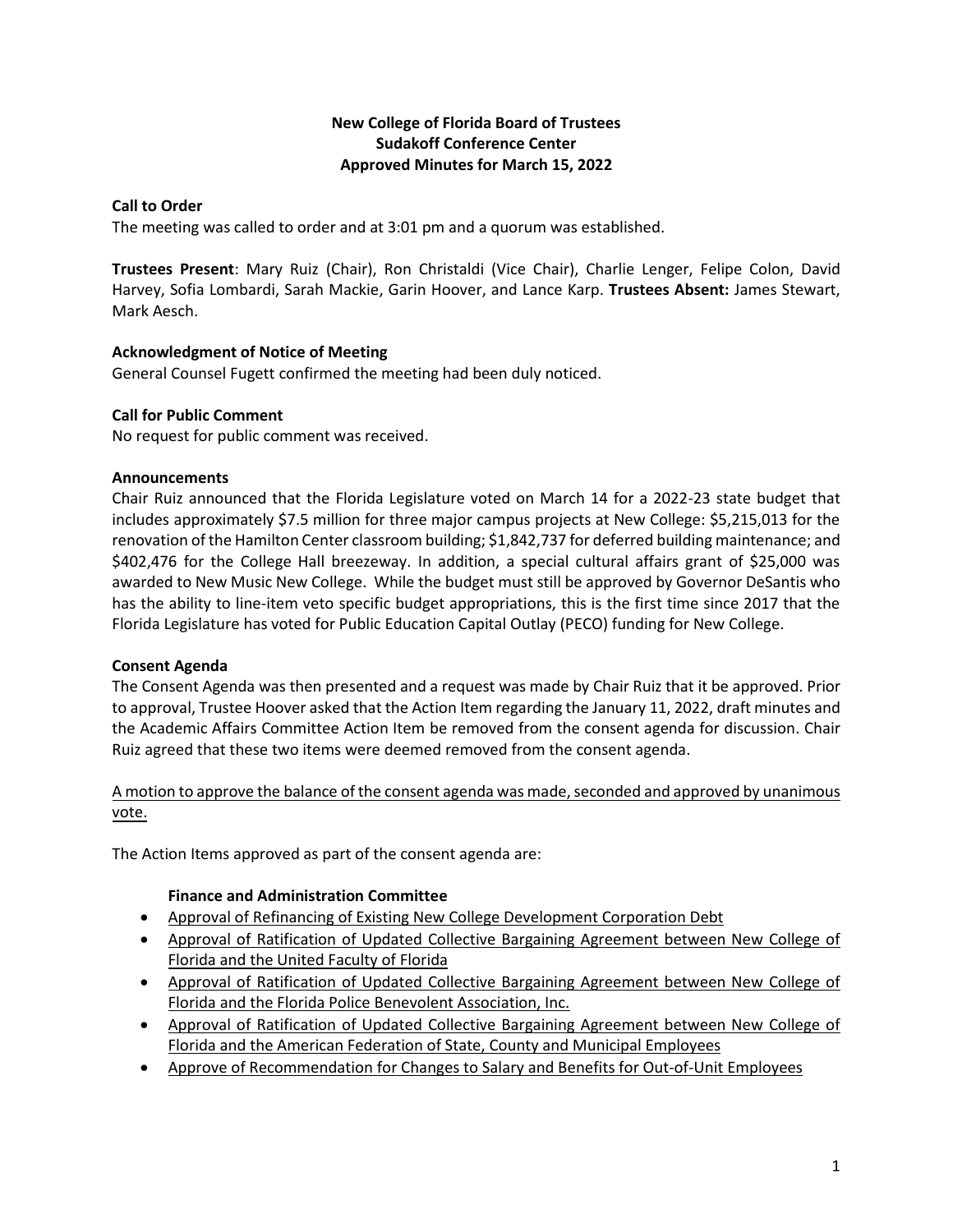#### **Audit and Compliance Committee**

- Approve Reviewed 2020-21 Performance Based Funding Data Integrity Audit and Data Integrity Certification
- Approve Proposed Amendments to Regulation 3-1016 Fraudulent or Other Dishonest Act

Informational Items provided to the Board for their review as part of the Consent Agenda include:

Reports from the President's Council

#### **Audit and Compliance Committee**

- Crowe Summary of Observations for New College Development Corporation Internal Controls Audit
- Crowe Summary of Observations for New College of Florida Foundation Internal Controls Audit
- **•** Fraud Risk Assessment Update

#### **Academic Affairs Committee**

• Status Report on Faculty Policy Changes on GPA Proxy and Narrative Evaluations

## **Ad Hoc Presidential Evaluation Committee**

• Summary Report on Trustee Survey

## **Items Pulled Out of the Consent Agenda for Discussion**

- *Draft Minutes of the January 11, 2022 Board of Trustees Meeting.* 
	- Trustee Hoover objected to the section of the draft minutes regarding the motion he made regarding a proposed change to grading procedures. After discussion, Chair Ruiz deferred a vote on the January 11, 2022, draft minutes so they can be amended and brought back for review and vote at the April 19, 2022, Board of Trustees meeting.
- *Academic Affairs Committee.*

Trustee Hoover stated that he wanted the action item on recommended tenure for New College professors to be pulled for discussion so he could state his position that, philosophically, he is opposed to granting tenure to college professors. Having said this, Trustee Hoover made a point to state that his position has absolutely nothing to do with the qualifications or quality of the New College professors up for tenure and should not reflect negatively on the professors up for tenure.

At this time, Chair Ruiz called for the motion. A motion was made through the Academic Affairs Committee to approve the President's recommendation that tenure be granted to New College Faculty members Professor Brion, Professor Buyssens, Professor Cook, Professor Delon and Professor Fennie. Approved with one nay vote (Trustee Hoover).

#### **Finance and Administration Committee**

#### *Proposed Regulation Amendment to New College Regulation 6-3002 Residency Requirement.*

Chris Kinsley informed the board that the language in the current regulation is out-of-date, and difficult for students, families and College administrators to understand and act upon.

Students considering coming to New College are looking for clear answers to their questions. "Must I live on campus". "If so, for how long?" The current policy is ambiguous, leading to disparate outcomes for students, depending the student's ability to effectively navigate the College's administrative policies.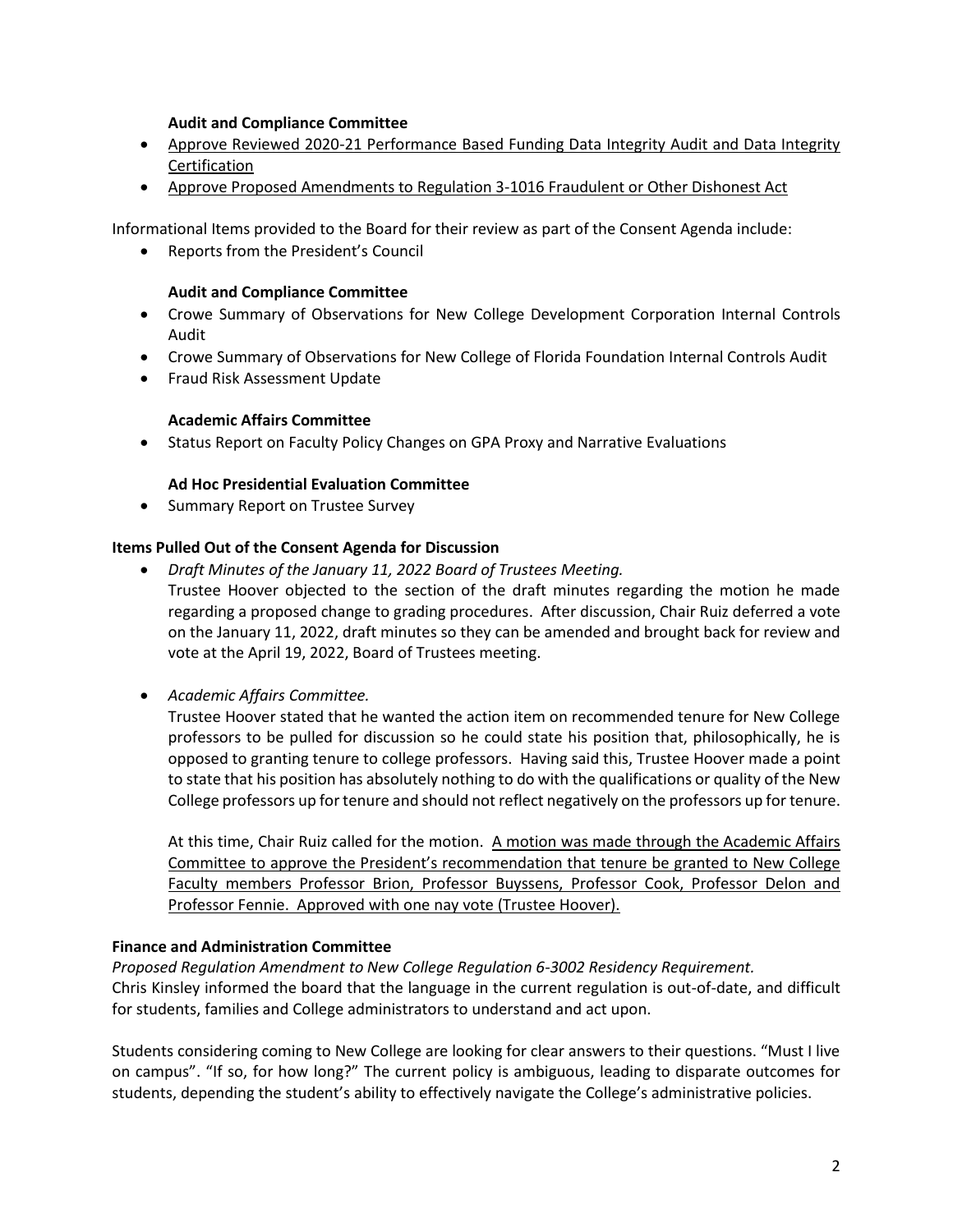The proposed new language is clear and unambiguous, and for Fall 2023, returns the College to the historical practice that students are required to live on campus for the first two years; with the remaining time needed to graduate, be that 3, 4 or 5 years having the option, but not the requirement to live on campus.

Adoption of the regulation now will provide ample time for students to plan for their future housing choices.

A motion was made through the Finance and Administration Committee to consider approval of proposed amendments to New College Regulation 6-3002 Residency Requirement. Motion approved unanimously.

#### *Planned 2022-23 Student Housing Rates.*

Chris Kinsley, Vice President of Finance and Administration, reported to the board on the increases in housing rental rates that were approved at the January 11, 2022, board meeting. VP Kinsley reported that this increase in 22-23 annual room rates will yield approximately additional \$120,000 annually in net new revenues at maximum occupancy; over 20 years, some \$2,400,000. These revenues will be used to accomplish the following improvements with a minimum 20-year useful life:

| <b>B-Dorm Plumbing Replacement Project</b>   | \$400,000 (Planned for Summer 2022)   |
|----------------------------------------------|---------------------------------------|
| Dort and Goldstein Elevator Total Renovation | \$200,000 (Planned for Summer 2023)   |
| Dort and Goldstein HVAC Replacement          | \$1,500,000 (Planned in next 2 Years) |

The increased rates are not designed to fully fund all needed repairs in one year; rather, the increase in rates will allow for long-term reimbursement of the housing reserve account, which is used to accomplish the repairs. By maintaining a healthy reserve, the College is able to plan ahead and accomplish effective Capital Stewardship of its Housing Assets. The change in rates will not have an impact on the financial aid packages of incoming students, as these students are generally directed towards Pei and the Letter Dorms, where rates remain the same. For returning students, financial aid packages typically go out later in the year, and will be adjusted to reflect the increase in rates.

# *Second Quarterfinal Operating Budget Status as of December 31, 2021.*

VP Kinsley walked the board through the New College of Florida 2021-22 Statement of Education and General (E&G) Revenues & Expenses for the Period Ending December 31, 2021. He also reported on the 20-21-22 Housing Revenues & Expense Budget for the Period Ending December 31, 2021. A copy of this information was provided to the full board in advance of the meeting for their review.

#### **Ad Hoc Committee on Presidential Evaluation**

#### *Approval of the Full Retention Bonus to President Okker*.

The history of this motion is as follows: at the January 8, 2021, Board of Trustees meeting, Chair Mary Ruiz put together an Ad Hoc Committee on Presidential Performance Based Outcomes. She appointed the following trustees to make up the committee: Mark Aesch (Chair), Charlie Lenger and David Harvey. The committee would be staffed by Brad Thiessen (Chief of Staff) and David Fugett (General Counsel). Chair Ruiz's charge to the committee was to bring a draft forward to the full Board of Trustees that would provide guidance to the board on agreed outcomes for the college that would be the responsibility of the new President.

The Ad Hoc Committee on Presidential Performance Based Outcomes reported to the full board at the March 21, 2021, meeting. On behalf of the committee, Trustee March Aesch presented a draft report to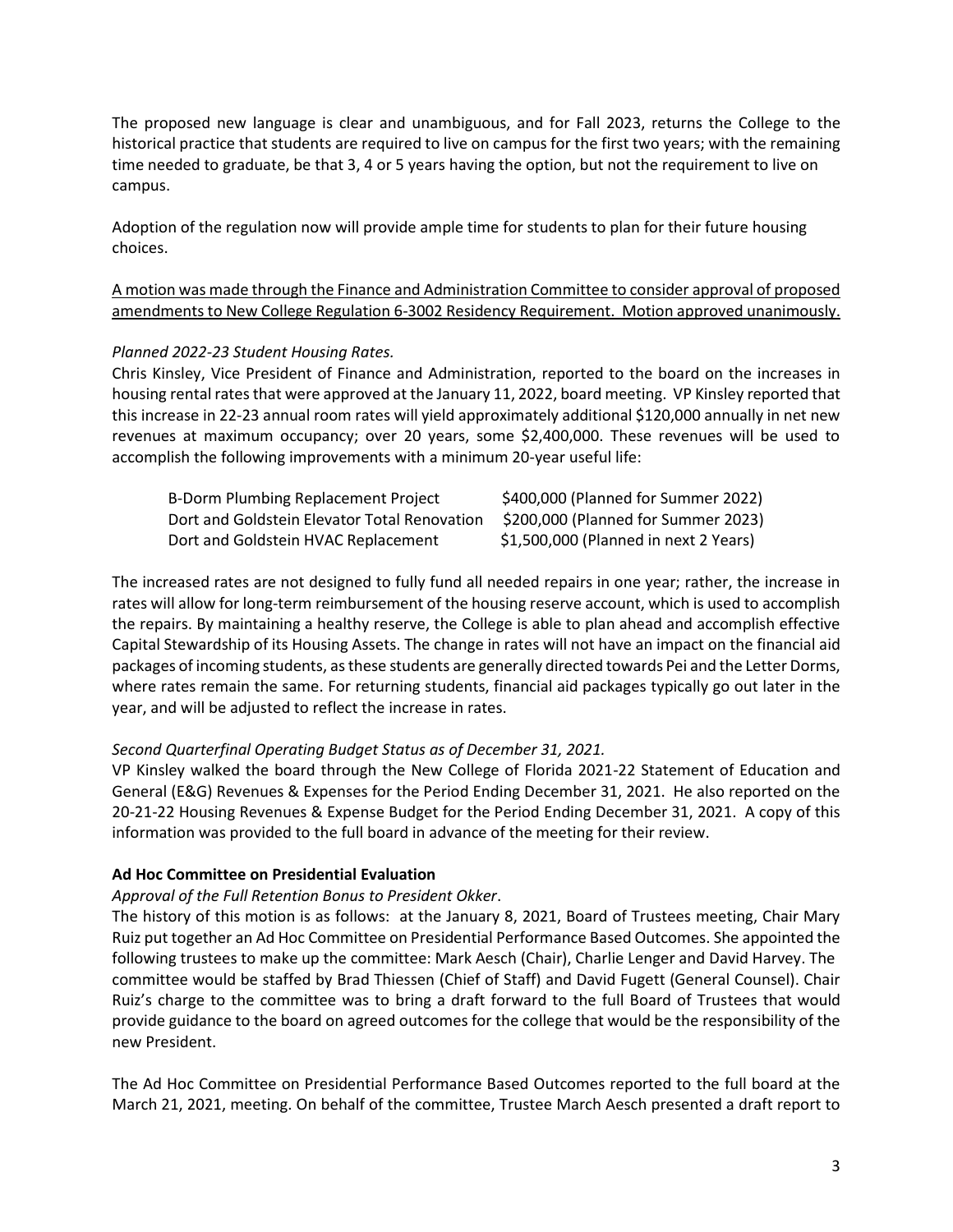the full board that provided, among other things, a strategic focus for the new President that would align on four (4) main areas: financial, workforce, quality and student success. The definitions of the various success outcomes listed above were provided during the report and the discussion included various information systems that would be utilized to measure the success outcomes.

At the April 20, 2021, meeting of the Board of Trustees, the board voted unanimously to approve an official offer to Dr. Patricia Okker to be the next President of New College. At the same meeting, the board authorized the General Counsel and Board Chair to negotiate the employment agreement between the college and the new President. After negotiations, the contract was fully executed on April 28, 2021.

Paragraph 4(c) of the contract states as follows:

c. **Retention Bonus.** Should Dr. Okker continue to serve as President on July 1st of any year, she will be entitled to a retention bonus of \$30,000. Half of the bonus will be paid within sixty days after July 1st of any year. Half of the bonus will be paid within sixty days subject to meeting outcomes mutually agreed upon by Dr. Okker and the Board at the Periodic Reviews. [emphasis added]

The 2022 Presidential Evaluation Committee consists of Board Chair Ruiz (Committee Chair), Board Vice-Chair Christaldi, and Trustees Stewart, Harvey and Lombardi. The Committee considered, among other things, the Written Assessment on the State of the College (Campus Accomplishments) supplied by President Okker, the Summary Report on the Trustee Survey Results, the Outcomes Report compiled by Chief of Staff Brad Thiessen, and the provisions in the President's contract with New College pertaining to the Retention Bonus.

The 2022 Presidential Evaluation Committee met on Thursday, March 3, 2022, and voted unanimously to recommend that the New College Board of Trustees approve the full retention bonus to President Okker pursuant to the President's contract with New College. The Committee further requested that a comment be added to the record that this assessment took place eight (8) months into President Okker's tenure and reflects an early stage of progress.

A motion was made through the Ad Hoc Committee on Presidential Evaluation to approve the full retention bonus for President Okker. Motion approved unanimously.

# **President's Report**

President Okker began by thanking everyone involved in the evaluation process and for providing feedback (both positive feedback and suggestions where areas can be improved). She then gave an update on the leadership searches for the Director of Communications/Marketing, Dean of Diversity Equity and Inclusion and Human Resources Director.

She announced that the 2022 Commencement will be held at the traditional campus spot on the Bayfront and the Commencement Speaker is Maxeme Tuchman. New College alumna Maxeme (Max) Tuchman ('00) is the CEO and Co-Founder of Caribu, an interactive video-calling platform that helps kids have virtual playdates with family and friends when they can't be physically together. Caribu is one of Apple's 15 "Best Apps of 2020", one of TIME Magazine's 'Best Inventions', made Fast Company's list of 'World Changing Ideas', was named one of the 'Top Ten EdTech Companies to Watch' in Forbes, and became one of the most innovative startups in the world by winning the 1776 Global Challenge Cup.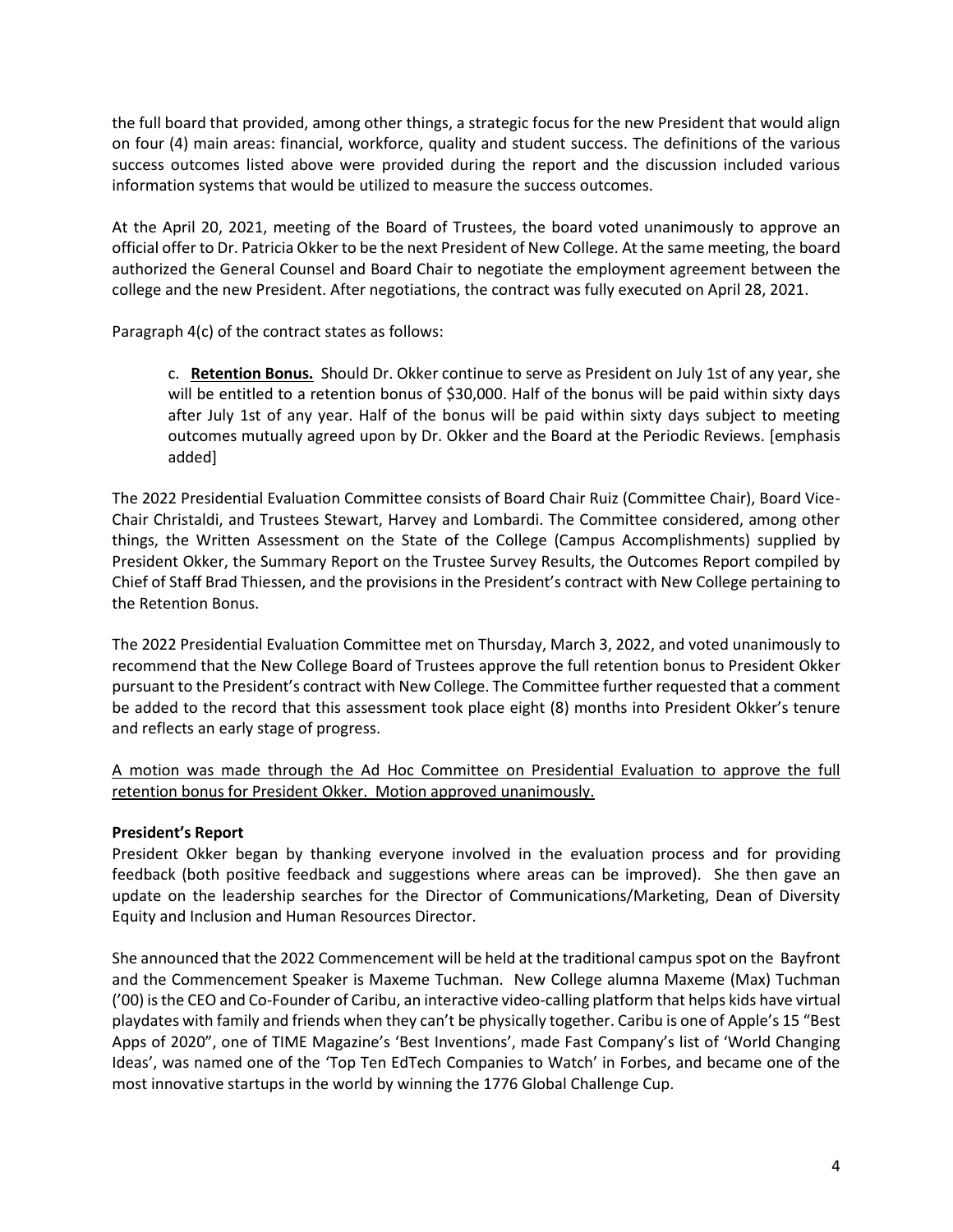Tuchman has been the winner or finalist in 30+ pitch competitions, is the 59th Latina in the US to raise over \$1M in venture funding, and the first Latinx founder to raise \$1M in Equity Crowdfunding. She has been recognized and honored as one of the Top 100 Female Founders by both Entrepreneur and Inc. Magazine.

Tuchman was named a Toyota Mother of Invention by Women In The World and Female Tech Leader of the Year by the Greater Miami Chamber of Commerce. She is a graduate of the Coro Fellowship in Public Affairs, the Miami Fellows Leadership Program, and Babson WIN Lab for Female Founders. In addition to receiving her B.A. from New College of Florida she holds an MBA from the Harvard Business School and an MPP from the Harvard Kennedy School of Government.

More information can be found here: **https://www.ncf.edu/ncf-events/commencement/**

#### **Report on the Board of Governors Task Force on Academic and Workforce Alignment**

Dwayne Peterson, Executive Director of Career Education, provided a report to the board on the recommendations from the Task Force on Academic and Workforce Alignment. Generally, the recommendations are designed to create a path forward for stronger partnerships between the State Universities and Florida industries. The Board will receive an update from the universities on progress in these areas in June 2022. At that point, the Board may develop additional recommendations to continue to move the needle forward.

A PowerPoint presentation was provided to the board for its review in advance of the meeting. The presentation included the four recommendations from the Task Force and next steps. The next steps include, among other things, that SUS institutions adopt a requirement for students to complete profiles and resumes, updates on partnership activities, and system guidance on internships and business partnerships.

#### **Open Discussion on Academic and Workforce Alignment at New College**

President Okker opened discussion regarding academic and workforce alignment at New College. Included in the discussion were comments from Trustee Lenger that her New College education really helped her craft a business that actually makes work a joy.

Trustee Hoover suggested that the college should make public what New College alumni are doing and provide the information in a way that the general public can learn about what a New College education can really do. President Okker responded that New College is working on a 'Story Library' that will do just that: provide the public with stories of the amazing work that has been done, and is currently being done, by New College alumni and students.

#### **Tribute to Newly Tenured Faculty**

After a short break, the board reconvened as Provost Suzanne Sherman presided over a tribute to the five newly tenured faculty. The tribute included the presentation of a 'swag bag' to the professors as well as student testimonials of what the professors have meant to them. The professors also provided remarks to the board. There was a final word of appreciation to the newly tenure professors by President Okker.

#### **Other Business**

Chair Ruiz announced the next Board of Trustees meeting is scheduled for April 19, 2022, at 3:00 pm. She also announced there would be a reception in the Sudakoff Conference Center lobby right after the meeting to celebrate the newly tenured professors.